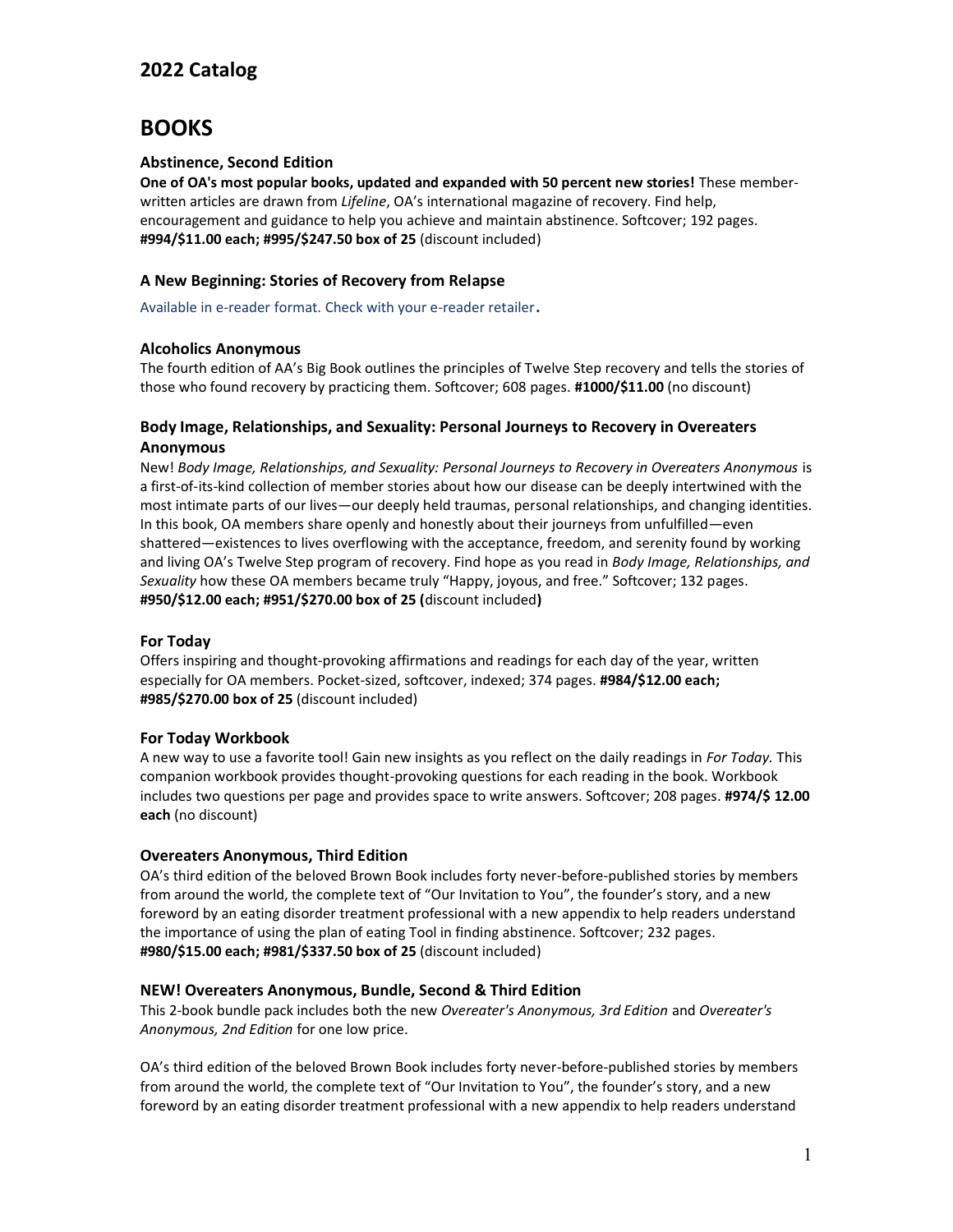the importance of using the plan of eating Tool in finding abstinence. Softcover; 232 pages.

OA's second edition of the beloved Brown Book includes personal stories of recovering OA members, the complete text of "Our Invitation to You", the founder's story and views of the program by non-OA professionals. Softcover; 264 pages. **#972/\$22.50**

#### **NEW! Participant Guide for Twelve Step Workshop and Study Guide, Second Edition**

The *Participant Guide for Twelve Step Workshop and Study Guide, Second Edition* has the important pages attendees and sponsees need in order to participate in the Twelve Step Workshop and follow along with the leader. Materials include Step Homework and Readings, working-the-Steps Worksheets, and a helpful Step Four Glossary. *NOTE*: The *Participant Guide* is **not** the complete *Workshop and Study Guide*; it **is** a companion volume for attendees and sponsees. Softcover; 60 pages. **#965/\$7.00 each; #966/\$157.50 box of 25** (discount included)

# **Seeking the Spiritual Path: A Collection from Lifeline**

More than 70 stories of spiritual discovery compiled from *Lifeline* magazine. Explores such topics as the search for a Higher Power, spiritual experiences before and during the program, tools for spiritual growth and the perspective of agnostics and atheists. Softcover; 144 pages. **#978/\$9.50 each; #979/\$213.75 box of 25** (discount included)

# **Taste of Lifeline**

A new collection of stories from the pages of *Lifeline* magazine, *Taste of Lifeline* features more than 100 personal stories by OA members writing about their challenges and recovery and how they work the OA program. Softcover; 216 pages. **#970/\$13.50 each; #971/\$303.75 box of 25** (discount included)

#### **The Twelve Steps and Twelve Traditions of Overeaters Anonymous, Second Edition**

OA's keystone book—*The Twelve Steps and Twelve Traditions of Overeaters Anonymous, Second Edition* —is updated and improved, twenty-eight years after its first publication. Created specifically as a study of the OA Twelve Step recovery program, the OA *Twelve and Twelve, Second Edition* has been revised for clarity and inclusivity—with a restructured Step Four chapter to increase usefulness. Read how, through working the Twelve Steps and studying the Twelve Traditions, members have found "physical, emotional, and spiritual healing that we don't hesitate to call miraculous." Softcover; indexed; **180 pages. #990-2 / \$15.00 each; #991-2 /\$337.50 box of 25** (discount included)

#### **The Twelve Step Workbook of Overeaters Anonymous, Second Edition**

Deepen and strengthen your program by answering thought-provoking questions drawn from and pagereferenced to *The Twelve Steps and Twelve Traditions of Overeaters Anonymous.* Softcover; 128 pages. **#992/\$13.50 each; #993/\$303.75 box of 25** (discount included) **Also available as PDF (See page 9)**

#### **NEW! Twelve Step Workshop and Study Guide, Second Edition**

Updated with references to the OA *Twelve and Twelve, Second Edition*, the *Twelve Step Workshop and Study Guide, Second Edition* is our most in-depth resource for taking groups or individual sponsees on a journey through OA's Twelve Steps to a life of recovery. This guide has leader scripts, working-the-Steps Worksheets, and selected readings from OA-approved literature. Use the *Workshop and Study Guide, Second Edition* to lead a group or your sponsee through the Twelve Steps — and to a life "beyond our wildest dreams." Softcover; 162 pages. **#960-2/\$13.50**

#### **Voices of Recovery**

This daily reader contains inspirational quotations from OA literature and the experience, strength and hope of OA members. Pocket sized, softcover, indexed; 382 pages. **#986/\$12.00 each; #987/\$270.00 box of 25** (discount included)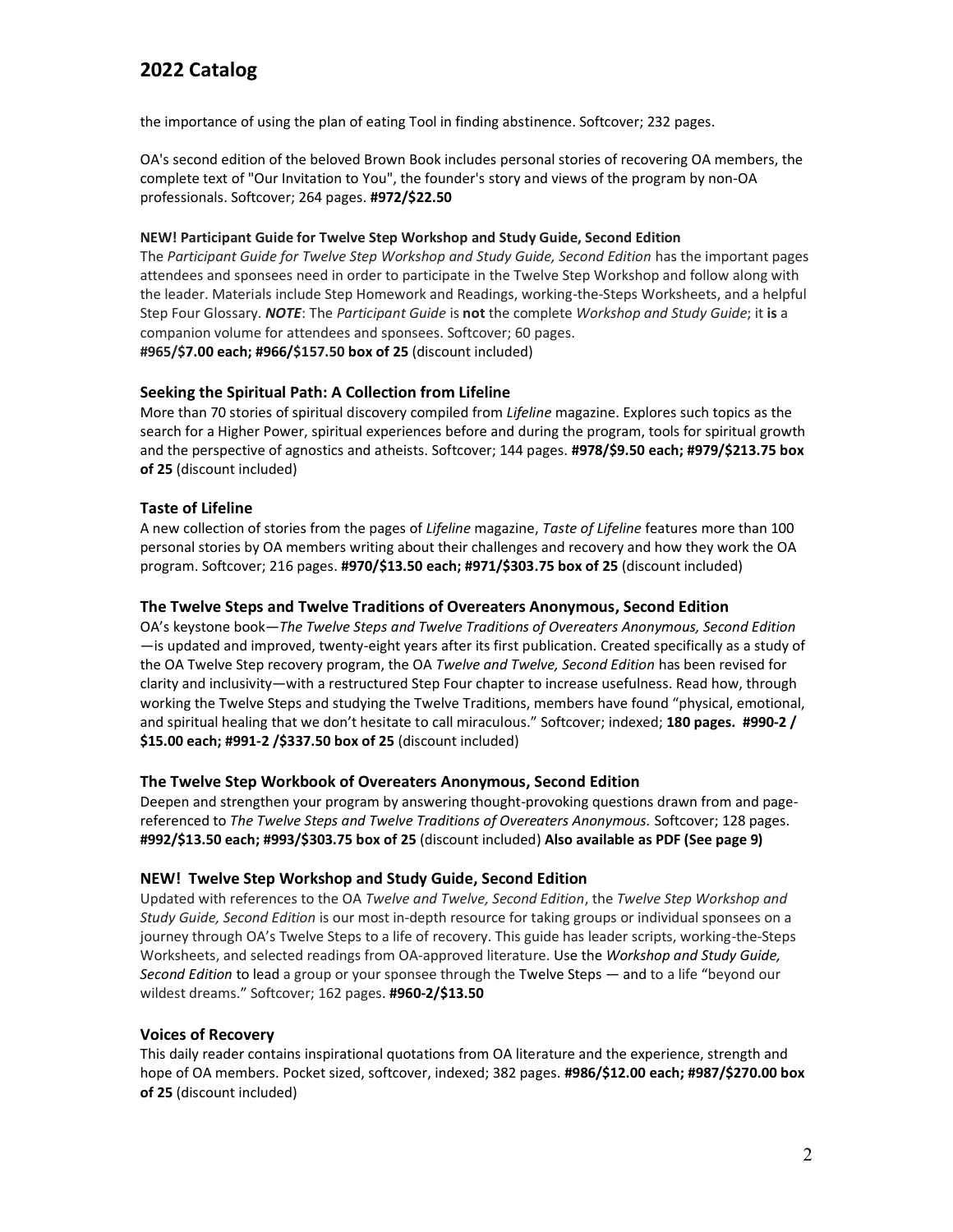# **Voices of Recovery Workbook**

Deepen your recovery with this companion workbook for *Voices of Recovery.* Provides thought-provoking questions for each of the daily readings in the book; includes space on each page for writing answers. 212 pages, softcover. **#996/\$12.00 Also available as a PDF (See page 9)**

# **PAMPHLETS AND BOOKLETS**

# **A Common Solution: Diversity and Recovery**

OA members from all walks of life share their stories. Members in remote areas and those who are housebound found recovery through telephone meetings. Determined members overcame the challenges of starting OA meetings in non-English speaking countries. Members found homes in OA meetings despite their differences of age, health, sexuality and gender identity, and cultural or religious backgrounds. **#265/\$1.00**

# **A Guide for Sponsors**

Whether you are sponsoring for the first time or the twentieth time, this pamphlet offers guidance and support for the vital role you play. Answers questions on why, when and how to be a sponsor. Appendix lists "30 Questions to Ask Newcomers." **#200/\$.75**

# **A New Plan of Eating: A Physical, Emotional, and Spiritual Journey**

Combines the structured plans of *Dignity of Choice* with the inspiration and compassion found in *A Plan of Eating*, replacing both as Conference-approved Literature. *A New Plan of Eating* explores our eating patterns, motivations, and behaviors, from explaining what "trigger" or "binge" foods are to accepting the many imperfections that come with active recovery. This pamphlet, which was reviewed and updated by a registered dietician, helps compulsive eaters define, structure, and review a new eating plan with clarity and confidence. *A New Plan of Eating*'s guidelines also helpfully include insightful tips for long days, irregular hours, and special occasions, including twelve-hour shifts and food-centered social engagements. **#144/\$2.00**

# **About OA**

What is OA? How do members lose weight? Why is OA "anonymous"? How can I find meetings? Flyer answers these and other questions in an engaging summary. **#751K/\$4.00 pk. 20** (no discount)

#### **New! A Lifetime of Abstinence: One Day at a Time**

Dives more deeply into the details of what abstinence looks like on a daily basis, combining and replacing the discontinued pamphlets *A Commitment to Abstinence* (#141), *Before You Take That First Compulsive Bite, Remember …* (#150), and *Maintaining a Healthy Body Weight* (#310). *A Lifetime of Abstinence* gives newcomers and members practical suggestions for how to build and develop a recovery program as well as compassionate advice on the multifaceted disease that is compulsive eating. This pamphlet is now available both in print on the OA bookstore and as an e-book on Amazon, Barnes & Noble, and Apple **#155/\$1.00.**

#### **Anonymity**

OA's founder discusses the origins of the Eleventh and Twelfth Traditions and reviews anonymity as a spiritual principle. **#390/\$1.40**

#### **Black OA Members Share Their Experience, Strength and Hope**

Black OA members, whether newcomers or longtimers, will find inspiration in these recovery stories. Also inspiring for anyone struggling with food issues and those who want to understand how someone from a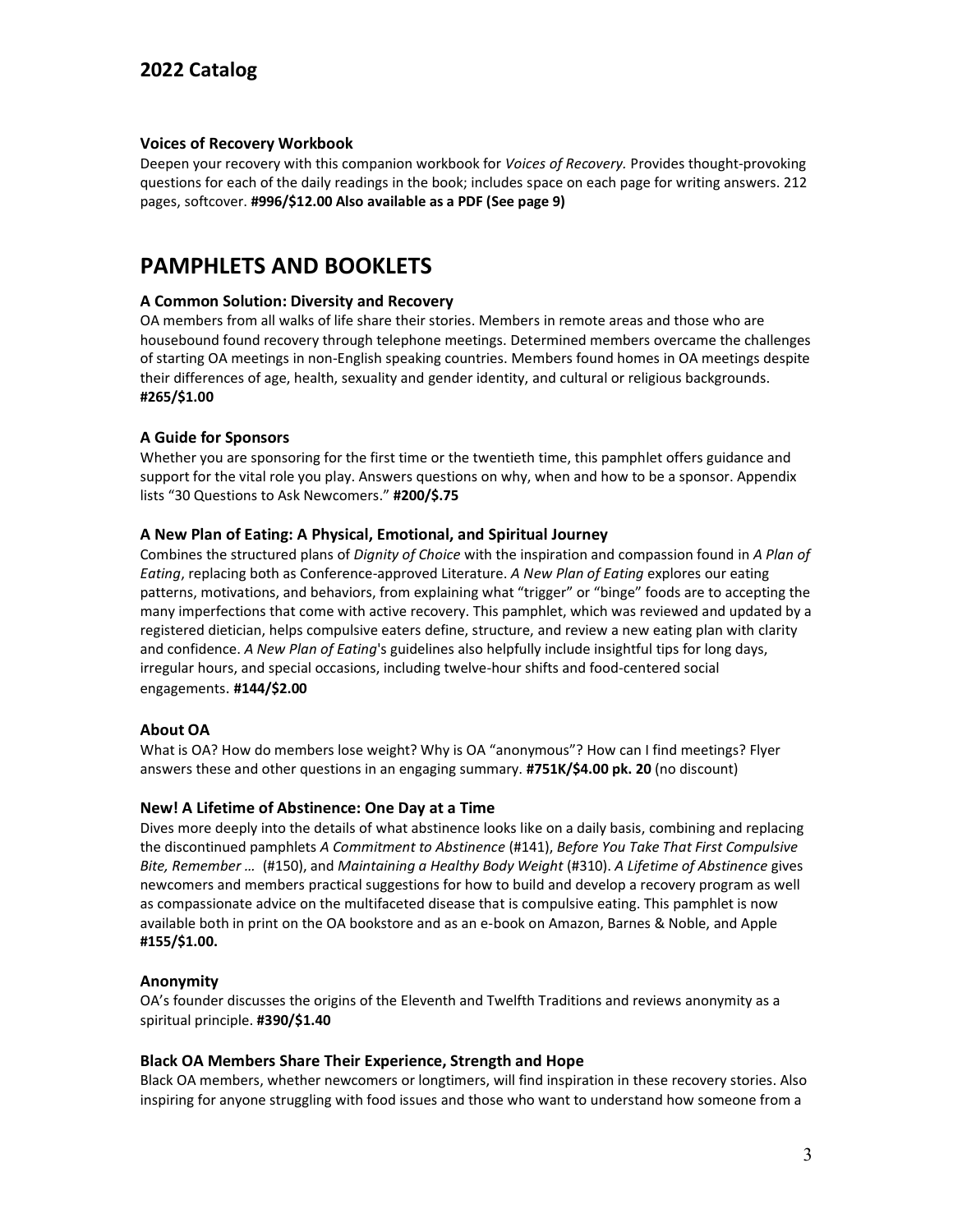different culture might feel coming into the program. **#285/\$.75**

### **Bulletin Board Attraction Sticky Notes**

Spread the OA message with this 3-by-5-inch note for display or distribution. Fill in your meeting location and time. Adhesive strip allows you to stick them on most surfaces without leaving marks. **#440/\$3.00 pad of 25** (no discount)

# **Carrying the Message**

Use this guide with suggestions of what to say and what not to say when speaking to someone about OA for the first time. **#425/\$.40**

# **Compulsive Overeating: An Inside View**

"Our true insanity could be seen in the fact that we kept right on trying to find comfort in excess food, long after it began to cause us misery." Pamphlet looks inside the compulsive eater's mind. **#320/\$1.05**

# **Fifteen Questions**

Are you a compulsive eater? Answer the questions posed on this flyer to find out. Now updated to reflect the expanded definition of abstinence, it's a great tool for public information events. **#755/\$.15**

# **Focus on Anorexia and Bulimia Packet**

Includes selected stories from OA literature on the topic of anorexia and bulimia, as well as the pamphlet *OA Members Come in All Sizes,* #110; and the flyer *Many Symptoms, One Solution,* #106. **#725/\$2.50** (no discount)

# **I Put My Hand in Yours (wallet card)**

Pocket-sized card contains the uplifting message first printed in 1968 in the book *I Put My Hand in Yours.* **#437/\$2.20 pk. 20** (no discount)

# **If God Spoke to OA**

A moving narrative that inspires OA members to reflect on how their experiences qualify them to help other compulsive eaters. **#180/\$.40**

# **New! In OA, Recovery Is Possible: About Compulsive Eating and the OA Program of Recovery**

Takes the vital introductory information present in *Questions and Answers* (#170), *A Program of Recovery* (#130), and *Compulsive Overeating: An Inside View* (#320)—all now discontinued—and distills them into a single pamphlet that focuses more intently on defining compulsive eating and answering questions about the basics of our recovery program. *Compulsive Overeating: An Inside View* (#320) will remain included in the *Professional Presentation Folder* (#870). Conveniently, *In OA, Recovery is Possible* is available as both a print pamphlet in our OA bookstore and as an e-book on Amazon, Barnes & Noble, and Apple platforms. **#135/\$2.00.**

# **Is Food a Problem for You?**

Intended for use in libraries, doctors' offices, public information campaigns, outreach events, and anywhere prospective OA members might see it. Includes the OA Twelve Steps, member testimonials, and general information about OA. Provides a space for writing in your group or intergroup's contact information. **#750/\$.20**

# **Just for Today (wallet card)**

Inspiring suggestions for living one day at a time, combined with the Twelve Steps and the Serenity Prayer, on a folded, pocket-sized card. **#410/\$.55**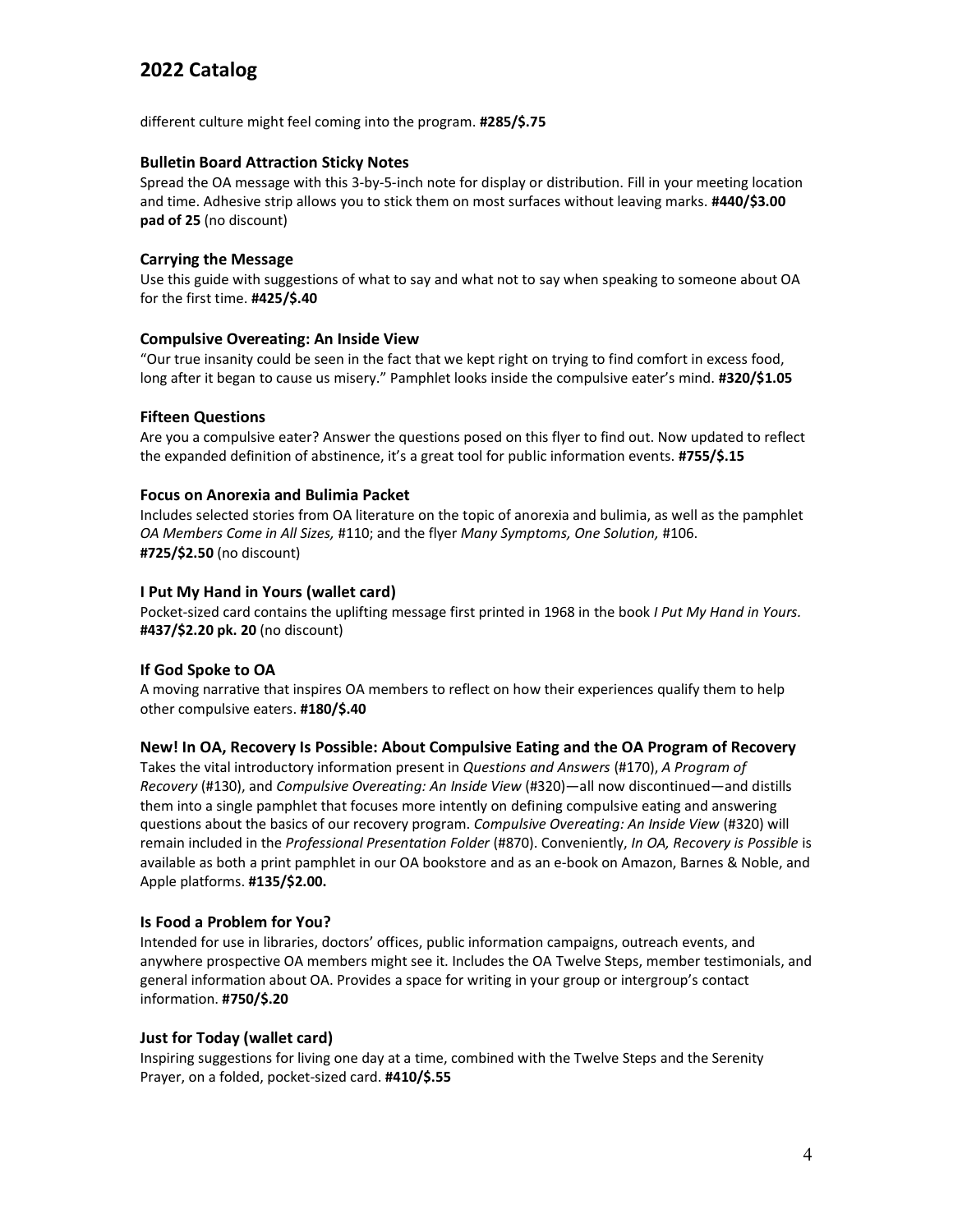#### **Many Symptoms, One Solution**

Our symptoms vary, but we share a common bond. This flyer shows new and potential OA members that even though compulsive eaters differ, all can find recovery in our program. **#106/\$.15**

### **Members in Relapse**

Members share actions they took to recover from relapse, and how their fellow OA members helped them by practicing the Twelfth Step within the Fellowship. **#400/\$.85**

### **Membership Survey Report**

Educate professionals about the effectiveness of OA; summarizes results of the 2017 survey of the Fellowship. **#102/\$.50**

# **New Group Starter Kit**

Everything you need to begin an OA meeting: Newcomer Packet and Newcomer Welcome Coins, *Suggested Meeting Format, OA Handbook,* group registration form, sheets from Group Meeting Record Book, double copies of more than two-dozen pamphlets, *Lifeline* magazine, and suggestions for getting started. **#730/\$20.00** (no discount)

#### **New Prospect Card**

Invite potential members to your meeting with this business-size card. Space for a local OA phone number. **#450K/\$2.50 pk. 30** (no discount)

# **Newcomer Meeting Leader's Kit**

For groups that want to hold meetings for newcomers. Includes meeting guidelines, the OA Handbook, and a selection of other OA literature. **#740/\$10.00** (no discount)

#### **OA Members Come in All Sizes: Welcome, Whatever Your Problem with Food**

OA members who came to the program not necessarily overweight, including anorexics and bulimics, share their unique challenges and stories of recovery. **#110/\$1.50**

# **One Day at a Time (wallet card)**

Contains the inspiring "One Day at a Time" message on one side and the Serenity Prayer on the other. **#430K/\$4.25 pk. 30** (no discount)

#### **Pocket Reference for OA Members**

Handy pocket-sized pamphlet includes reprints of classic OA readings for meetings or private reflection. Includes OA's preamble, "Our Invitation to You," and the Twelve Steps and Twelve Traditions. **#435/\$.55**

#### **Professional Outreach Manual**

Offers guidance on how to work in prisons, medical facilities, schools and other settings. Includes information on holding OA meetings in institutions. Three-hole punched and spiral bound. **#772/\$15.00**  (no discount)

#### **Professional Presentation Folder**

Use at exhibits or to reach individual health care professionals. Contains the *Courier* newsletter for professionals, *Introducing OA to Health Care Professionals, Membership Survey Report, Compulsive Overeating: An Inside View*, and cover letter to the professional. 4˝x 9˝ fits a standard envelope. **#870/\$3.50** (no discount)

#### **Public Information Posters**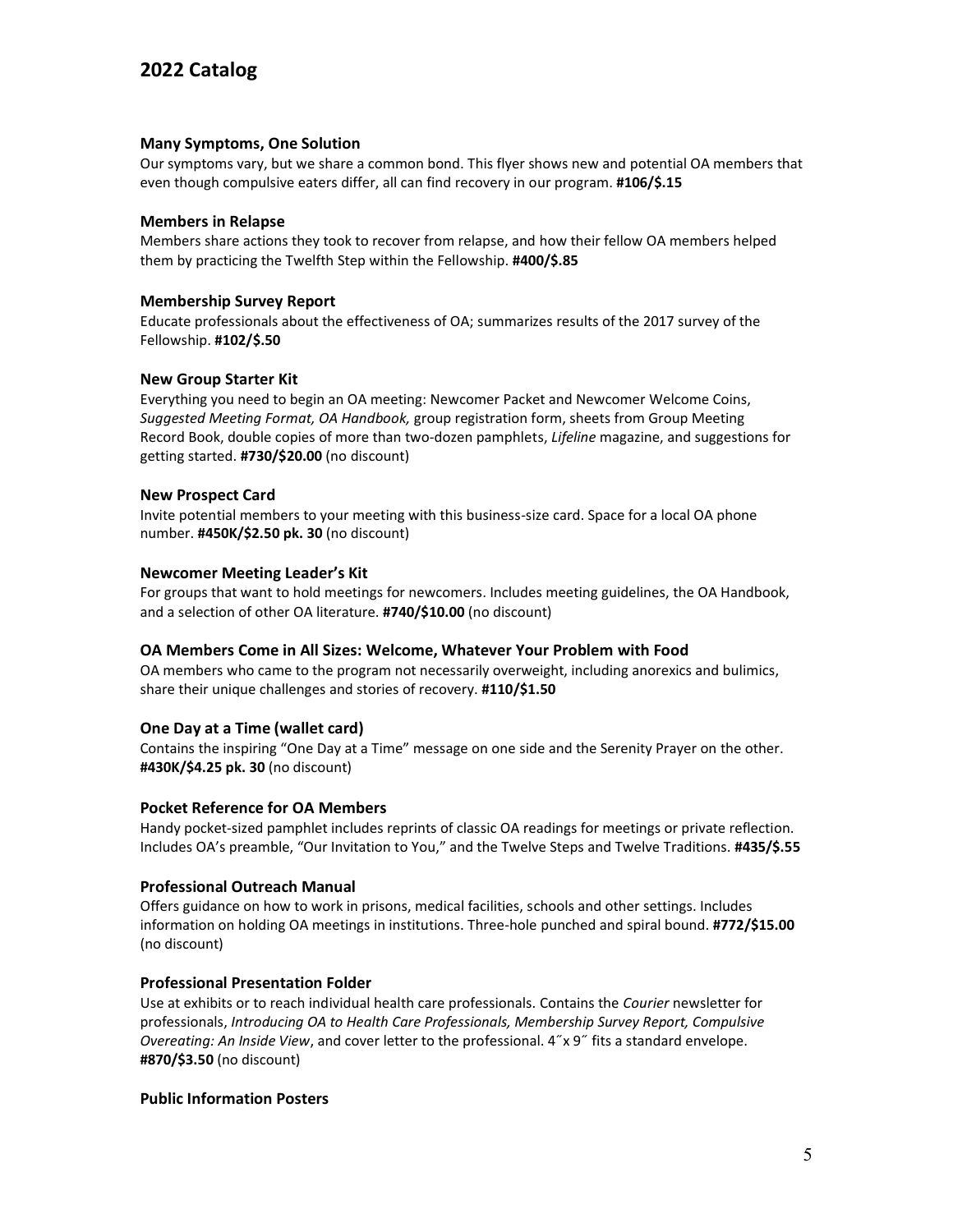Attract newcomers to your meeting and carry the message of recovery using OA's professionally designed and printed, full-color Public information Poster. Posters have easy-tear perforated tabs, guiding newcomers to oaquiz.org, and space to write local meeting information. **#759/\$6.00 pk. 20** (no discount)

### **Public Information Service Manual**

Topics include speaking at non-OA events, working with the media and writing press releases. Includes materials to use at OA events. Spiral bound. **#762/\$20.00** (no discount)

### **Recovery Checklist**

Questions help you evaluate your recovery and alert you to subtle changes in actions and attitudes that could hamper your program. Also helpful to members in relapse. **#105/\$.20**

# **Service, Traditions and Concepts Workshop Manual**

Provides guidance on preparations and scheduling; workshop formats; and commonly asked questions about service, Traditions and Concepts. Includes transparency masters and script for presentations. Three-hole punched to fit a binder (not included). **#773/\$13.00** (no discount)

# **Sponsorship Kit**

Packet of inspiring and helpful information for sponsors includes:

- *The Tools of Recovery*, #160
- *A Guide for Sponsors*, #200
- *Sponsoring Through the Twelve Steps*, #220
- Excerpts from *Lifeline* magazine featuring stories about sponsorsh**ip**
- "Working with Others" article from *A Step Ahead*.

**#210/\$3.50 (**no discount)

#### **Sponsoring Through the Twelve Steps**

Offers experience, strength and hope for sponsors who are guiding their sponsees through the Twelve Steps of Overeaters Anonymous. Includes recommended readings and thought-provoking questions. **#220/\$.75**

#### **Strong Abstinence Checklist and Writing Exercise**

Use this valuable tool every day to support you in keeping your abstinence strong and intact. You may also use it as the focus for meetings and workshops. **#415/\$.55**

#### **Think First**

When the compulsive urge strikes, instead of food, turn to this pocket-sized reminder for a quick and potent list of OA's alternatives. **#109/\$.55**

#### **To Parents and Concerned Adults**

Many OA members were under 18 when they began having problems with food. This flyer raises adult awareness about young people's eating behaviors. **#250/\$.30**

#### **To the Family of the Compulsive Eater**

Describes the disease of compulsive eating and changes in behavior or relationships that family members might experience. **#240/\$.35**

#### **To the Man Who Wants to Stop Compulsive Overeating, Welcome**

Pamphlet encourages male OA members with personal recovery stories by men in OA. **#290/\$.50**

#### **To the Newcomer**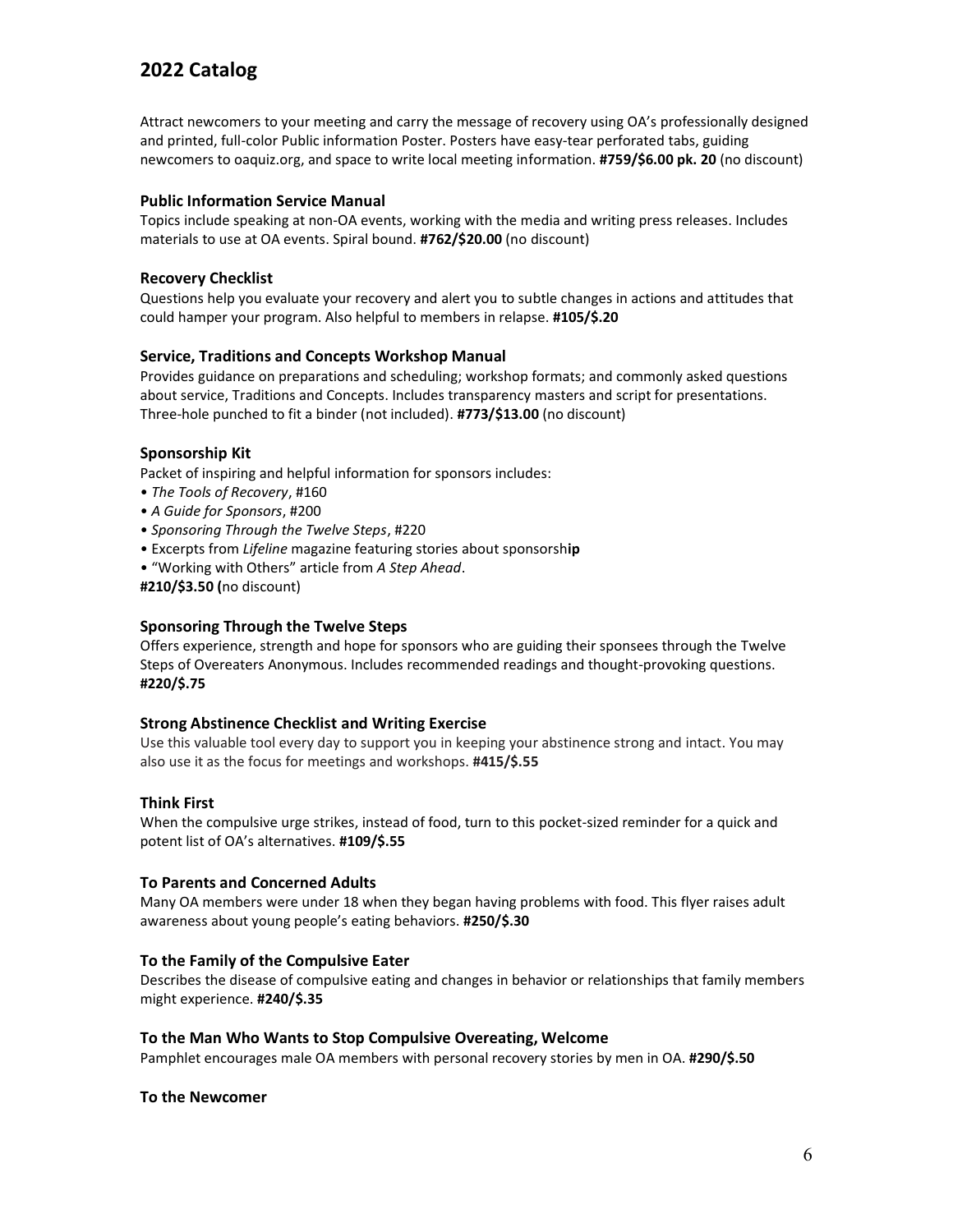Focuses on miracles of the OA program. Includes the 15 Questions and a section describing the importance of meetings. In-depth discussions on compulsive eating, the Steps, spirituality, a plan of eating and fellowship. **#270/\$.40**

### **To the Young Person**

Thoughtfully modernized to include all-new recovery stories—plus a classic testimonial—submitted by young OA members. This pamphlet covers a broad range of disease manifestations, including anorexia, overexercising, and compulsive food behaviors, and explores how these have adversely affected the physical, mental, and emotional health of the young OA authors. The fulfillment of OA's promises of recovery is foregrounded and the life stories of the authors varied, making this pamphlet meaningful for OA members of all ages. The questionnaire preceding the stories in the pamphlet has been rewritten to be more engaging and personal, intending to make it easier to help young people decide if they have a problem with food. *To the Young Person* is available exclusively as an e-book on Amazon, Barnes & Noble, and Apple platforms. **#280 Free Download**

# **15 Questions for the Young Person**

Our *To the Teen* card has been revised and rereleased as *Fifteen Questions for the Young Person.* Now an eye-catching, beautifully bright daffodil color, the text has been carefully considered as well. The questions have been changed to first person, for a more intimate approach, and the whole card has been updated with inclusivity and current program language in mind. Also includes space to fill in meeting information. **#756/\$.50**

# **Tools of Recovery**

*The Tools of Recovery* has long been OA's essential explanatory guide to understanding how using the nine Tools of OA—a plan of eating, sponsorship, meetings, telephone, writing, literature, action plan, anonymity, and service—can bolster our recovery. This important pamphlet has been lightly edited and thoughtfully updated to reflect important 2021 OA policy changes. *Tools of Recovery* now includes the recently restored definitions of abstinence and recovery, as well as timely references to OA's newest combination pamphlet, *A New Plan of Eating*. Find *The Tools of Recovery* in print in our bookstore and as an e-book on Barnes & Noble, Apple, and Amazon platforms. **#160/\$1.00**

#### **Twelfth Step Within Handbook**

A must for every group and service body! Focuses on ways to help OA members who still suffer. Includes meeting, retreat and workshop formats; skit and promotional flyer; reading and writing tool; "Recovery Insurance Policy" for support and accountability. **#485/\$9.00**

#### **Twelve Concepts of OA Service**

Helps OA members apply the Steps and Traditions in their service work. The Concepts, as explained in this pamphlet, define and guide the practices of the service structures that conduct the business of OA. **#330/\$2.00**

#### **Twelve Freedoms (wallet card)**

Limited edition pocket-sized trifold card is an easily reminder of the poignancy of our program, listing the freedoms that we enjoy in our recovery. Commemorates Convention 2021 and includes the Twelve Steps and the Serenity Prayer. **#447/\$.55**

# **Twelve Stepping A Problem**

This writing exercise is an approach using the Twelve Steps of OA to deal with life's challenges without turning to food. Enhance your recovery by using this document individually or as the focus of a workshop. **#420/\$.55**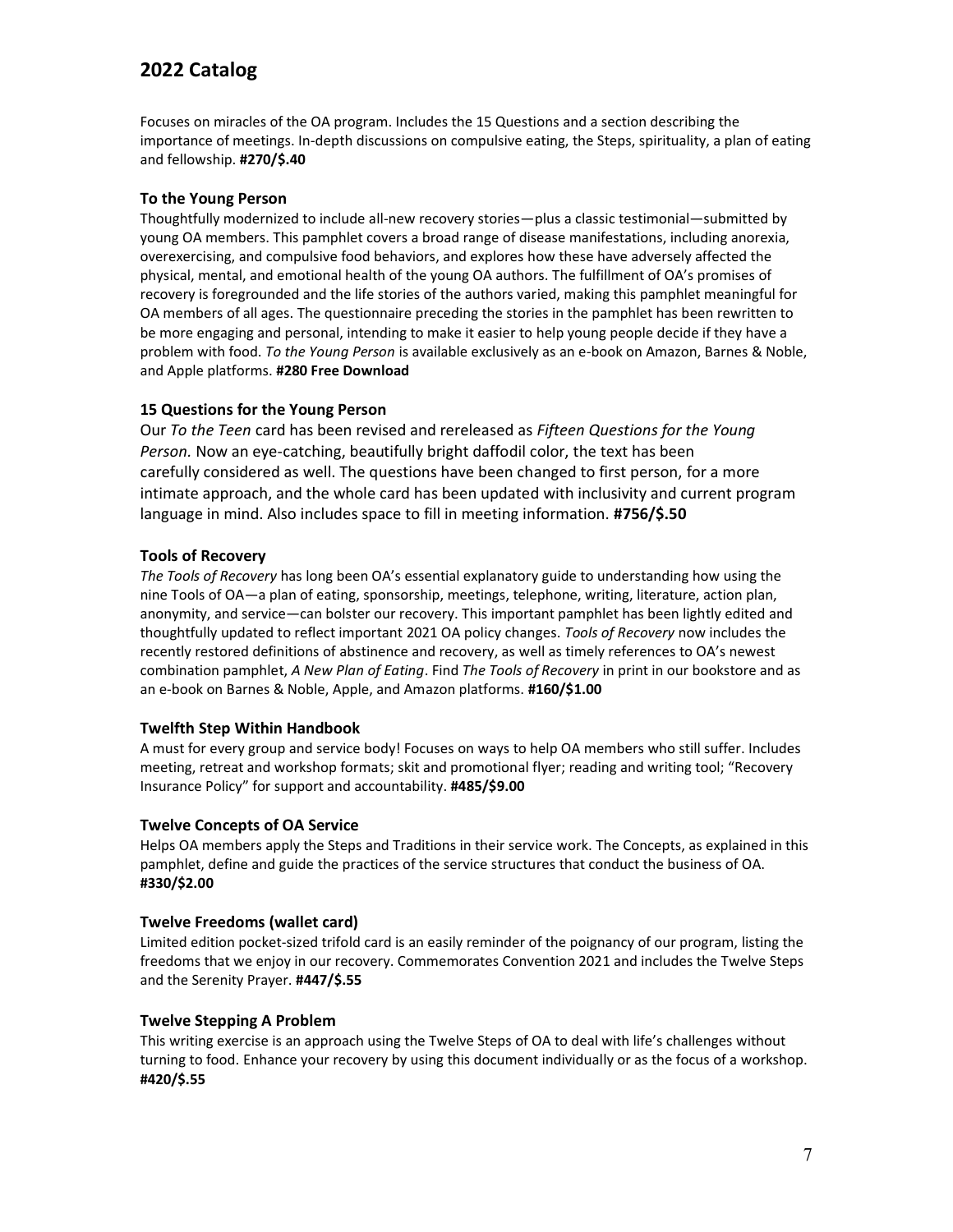# **Twelve Traditions of Overeaters Anonymous**

What are the Traditions, and why are they important? This explanation guides members and groups who want to put OA principles into practice. **#230/\$1.00**

### **Twelve Traditions Pocket Guide**

Practice the Principles of the Twelve Traditions in OA meetings—and everyday life—with this new wallet card. The *Twelve Traditions Pocket Guide* includes examples of how to apply the Traditions and can be used individually or as the focus within a group or workshop**. #445/\$.55**

**Welcome Back: Suggestions for Members in Relapse and for Those Who Care** Stop a relapse or reach out to a struggling fellow or "missing face" with the OA pamphlet *Welcome Back*: Suggestions for Members in Relapse and for Those Who care. Combined from two former OA pamphlets (Welcome Back and Members in Relapse), this comprehensive, Conference-approved pamphlet covers "Suggestions for Members in Relapse," "Suggestions for Those Who care" and "What Helped—In Their Own Voices" and includes a resource list, space for phone number, and more. Look for *Welcome Back: Suggestions for Members in Relapse and for Those Who Care*  with the bright yellow cover. Twelve pages; Copyright 2019**. #185/\$1.00**

# **Welcome Back, We Care! Packet**

If you think you're in relapse–or that you or a fellow member may be heading toward relapse use this kit to recover or safeguard your abstinence. Welcome Back, We Care! is packed with OA-approved literature to help you create a plan of eating and get back on track by using OA Tools of Recovery. **#721K/\$3.00** (no discount)

# **When Should I Refer Someone to Overeaters Anonymous? To Members of the Helping Professions**

Use the colorful OA pamphlet *When Should I Refer Someone to Overeaters Anonymous? To Members of the Helping Professions* to reach out to referring professionals, such as doctors, therapists, nutritionists, teachers, the clergy, and others. With answers to such questions as What Is OA? and How Do Members Achieve and Maintain a Healthy Weight?, this pamphlet explains how OA complements professional care. Plus: OA's Fifteen Questions are included to help the professional know if referring the person they're concerned about is appropriate. **#770/\$.60**

# **Where Do I Start?**

Greet newcomers and help them get started with OA's welcome pamphlet. Packed with key information about OA's Twelve Step program of recovery, this 32-page pamphlet includes the Fifteen Questions, Tools (abridged), Plans of Eating, OA Promise, AA Third and Seventh Step Prayers, "Welcome Home," and so much more. With *Where Do I Start?* in hand, newcomers get an introduction to OA and can find answers to frequently asked questions, such as:

- What is compulsive eating?
- Can OA help me if I am bulimic or anorexic?
- Is OA a religious society?
- What is the Twelve Step recovery program?

Help newcomers start their journey of recovery; welcome them with *Where Do I Start?* Copyright 2018. **#705/\$1.00**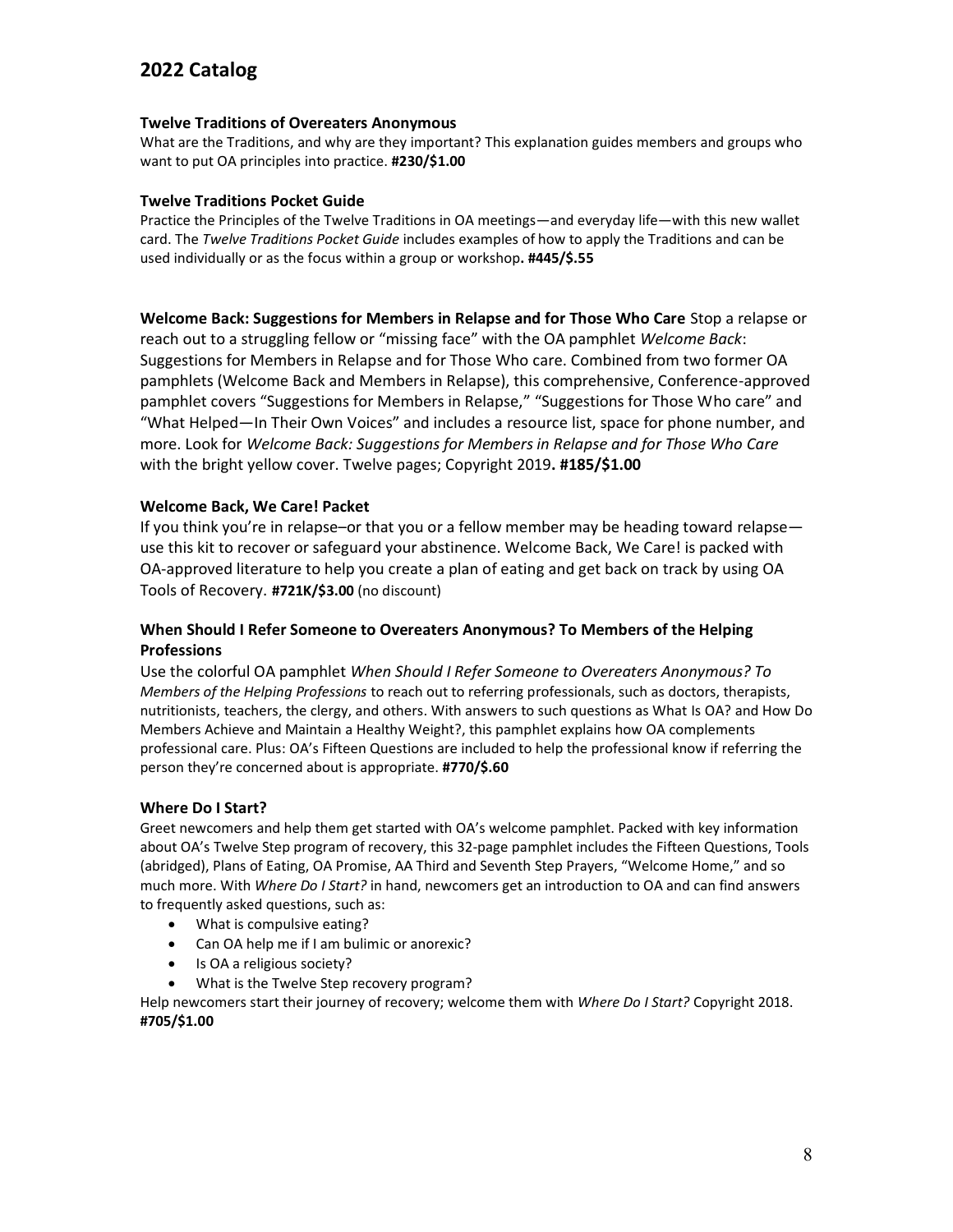# **DIGITAL PRODUCTS**

### **OA Handbook for Members, Groups and Service Bodies also available as e-book**

Offers suggestions on how to start an OA group and keep it going, along with important information about service at the group, intergroup, service board, region and world service levels, Indexed. **#120/\$1.00**

# **NEW! For Today Workbook**

Gain new insights by using the tool of writing as you reflect on the daily readings in *For Today.* This accompanying workbook provides thought-provoking questions for each day in the book. Electronic file

gives unlimited space to answer the questions; file can be saved and reopened for future changes. **#974V/\$7.50**

# **To the Young Person**

Thoughtfully modernized to include all-new recovery stories—plus a classic testimonial—submitted by young OA members. This pamphlet covers a broad range of disease manifestations, including anorexia, overexercising, and compulsive food behaviors, and explores how these have adversely affected the physical, mental, and emotional health of the young OA authors. The fulfillment of OA's promises of recovery is foregrounded and the life stories of the authors varied, making this pamphlet meaningful for OA members of all ages. The questionnaire preceding the stories in the pamphlet has been rewritten to be more engaging and personal, intending to make it easier to help young people decide if they have a problem with food. *To the Young Person* is available exclusively as an e-book on Amazon, Barnes & Noble, and Apple platforms. **#280 Free Download**

#### **Twelve Step Workbook of Overeaters Anonymous, Second Edition e-Workbook**

Thought-provoking questions drawn from and page-referenced to *The Twelve Steps and Twelve Traditions of Overeaters Anonymous*, Second Edition. Electronic file gives unlimited space to answer the questions; file can be saved and reopened for future changes. **#992-V/\$10.00**

#### **Voices of Recovery e-Workbook**

This e-workbook provides thought-provoking questions for each of the daily readings in *Voices of Recovery*. When answering these questions, it will be helpful to refer to either a printed copy or an ereader copy of *Voices of Recovery*. **#986V/\$7.50**

# **PERIODICALS**

# *A Step Ahead*

*A Step Ahead* is the official newsletter of Overeaters Anonymous. It contains current information about OA events, board actions, World Service Business Conference decisions, new OA-approved literature, World Service Office actions and important dates.

*A Step Ahead* is published quarterly in January, April, July and October. To download a PDF, go to www.oa.org.

Some members of OA do not own computers, so it is very important that groups receive a copy of the newsletter. Group secretaries should print out the PDF version of *A Step Ahead* and circulate it in their OA meetings.

# *Lifeline* **back issues**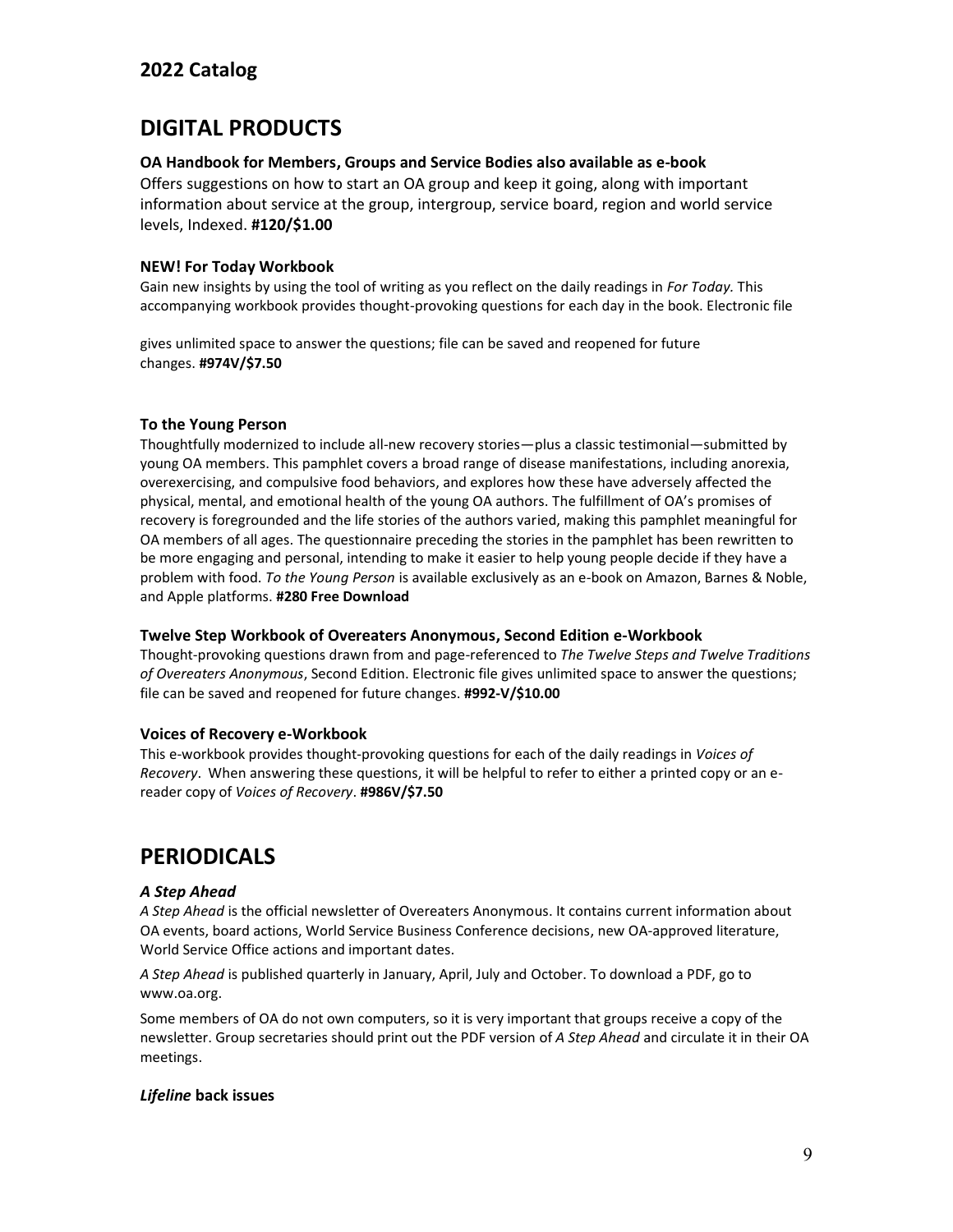Please specify issues desired. **#820C/\$4.00**

# **AUDIOVISUAL**

#### **New! Overeaters Anonymous, Third Edition**

Listen to the third edition of OA's beloved Brown Book while driving or doing physical activities. This sixdisc CD set covers the entire text of the book, including forewords and appendices, and is read by members of the OA Fellowship. **CD #656/\$20.00 (6 CD Set)** (no discount)

# **RECOVERY COINS**

### **Anniversary Medallions**

Mark annual milestones of your OA journey with medallions engraved from 1-20, 25, 30, 35 and 40. 1-5/16˝ in diameter and engraved with milestone year, OA logo, and "One Day at a Time" on one side.

Years 2-4, 6-9, 11-14 and 16-19: OA promise on reverse, bright silver-colored finish.

Years 1, 5, 10, 15, 20, 25, 30, 35 and 40: "Keep Coming Back!" engraved on reverse, bright bronze finish.

**• NiCodium—item numbers correspond to year #4802, #4803, #4804, #4806, #4807, #4808, #4809, #4811, #4812, #4813, #4814, #4816, #4817, #4818, #4819/\$2.00 each** (no discount)

**• Bronze—item numbers correspond to year #4801, #4805, #4810, #4815, #4820, #4825, #4830, #4835, #4840/\$2.00 each** (no discount)

#### **Milestone Recovery Coins**

Acknowledge important first milestones. "One Day at a Time" on one side and milestone on the other. 1-1/4" diameter, aluminum, variety of colors.

#### **• 30 days–Red**

**#552/\$.60** (no discount) **#552K/\$14.00 pk. 25** (discount included)

# **• 60 days–Blue**

**#553/\$.60 (no discount) #553K/\$14.00 pk. 25** (discount included)

**• 90 days–Green #554/\$.60 (no discount) #554K/\$14.00 pk. 25** (discount included)

**• 6 months–Copper #555/\$.60 (no discount) #555K/\$14.00 pk. 25** (discount included)

**• 9 months–Purple #556/\$.60 (no discount) #556K/\$14.00 pk. 25** (discount included)

#### **Newcomer Welcome Coins**

OA logo, "Welcome" and part of the first sentence of the OA promise "I Put My Hand in Yours" on one side; continues on the other. 1˝ diameter, aluminum. **#560/\$.45** (no discount) **#560K/\$10.25 pk. 25**  (discount included)